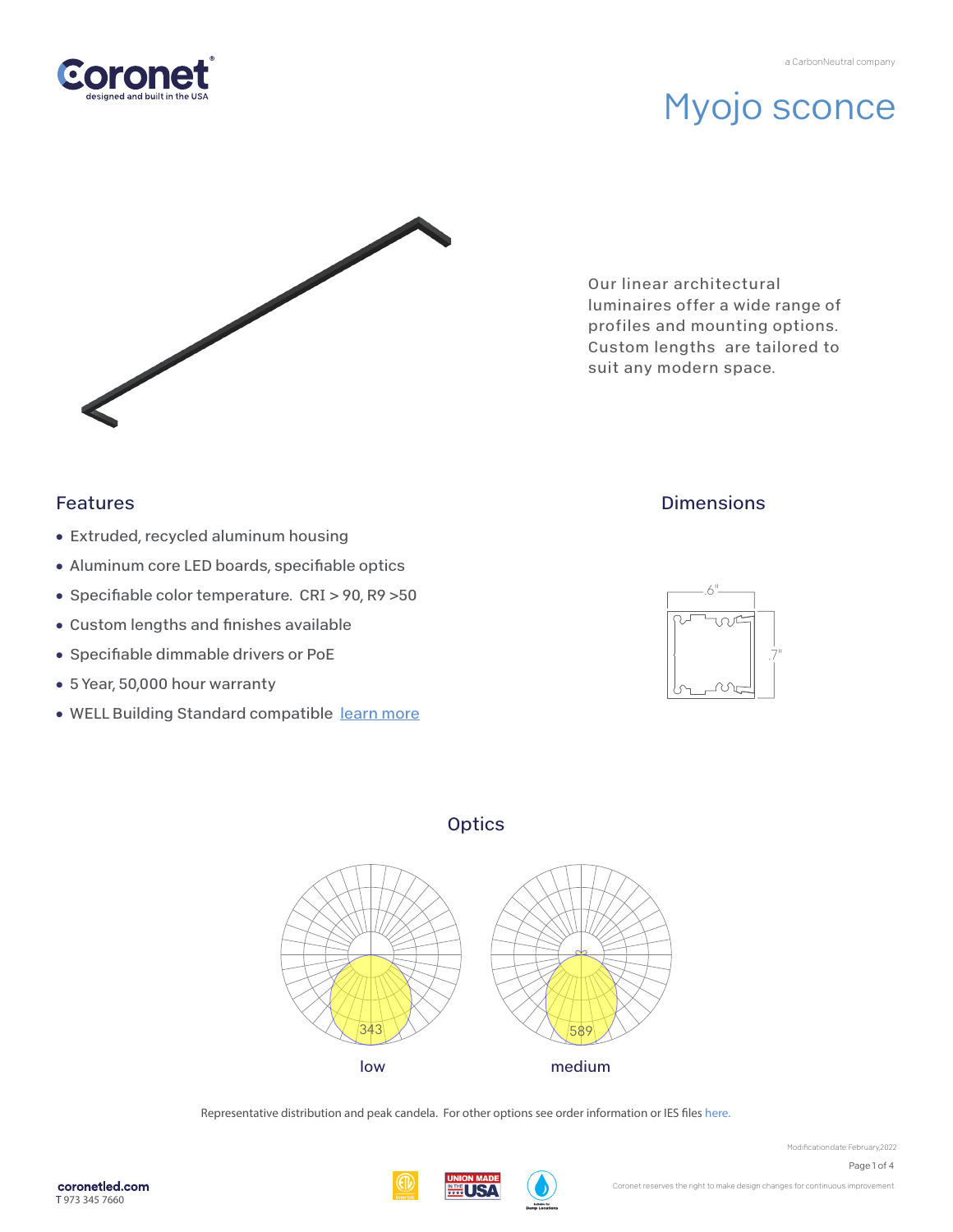

#### Ordering Information



#### **Performance**

| Output <sup>1</sup> |           | Watts/ft Lumens/ft |
|---------------------|-----------|--------------------|
| Low                 | 3         | 240                |
| Medium              | 5         | 408                |
| High                | <b>NA</b> | <b>NA</b>          |

'Based on a typically configured 90 CRI, 3500K luminaire using one driver.

Custom outputs available. Please consult factory. For 4000K multiply by 1.05; for 3000K 0.96; for 2700K, 0.92.

#### Technical Information



click here or scan QR code

Wiring diagrams, PoE and sensor details

Modification date: February, 2022

Page 2 of 4



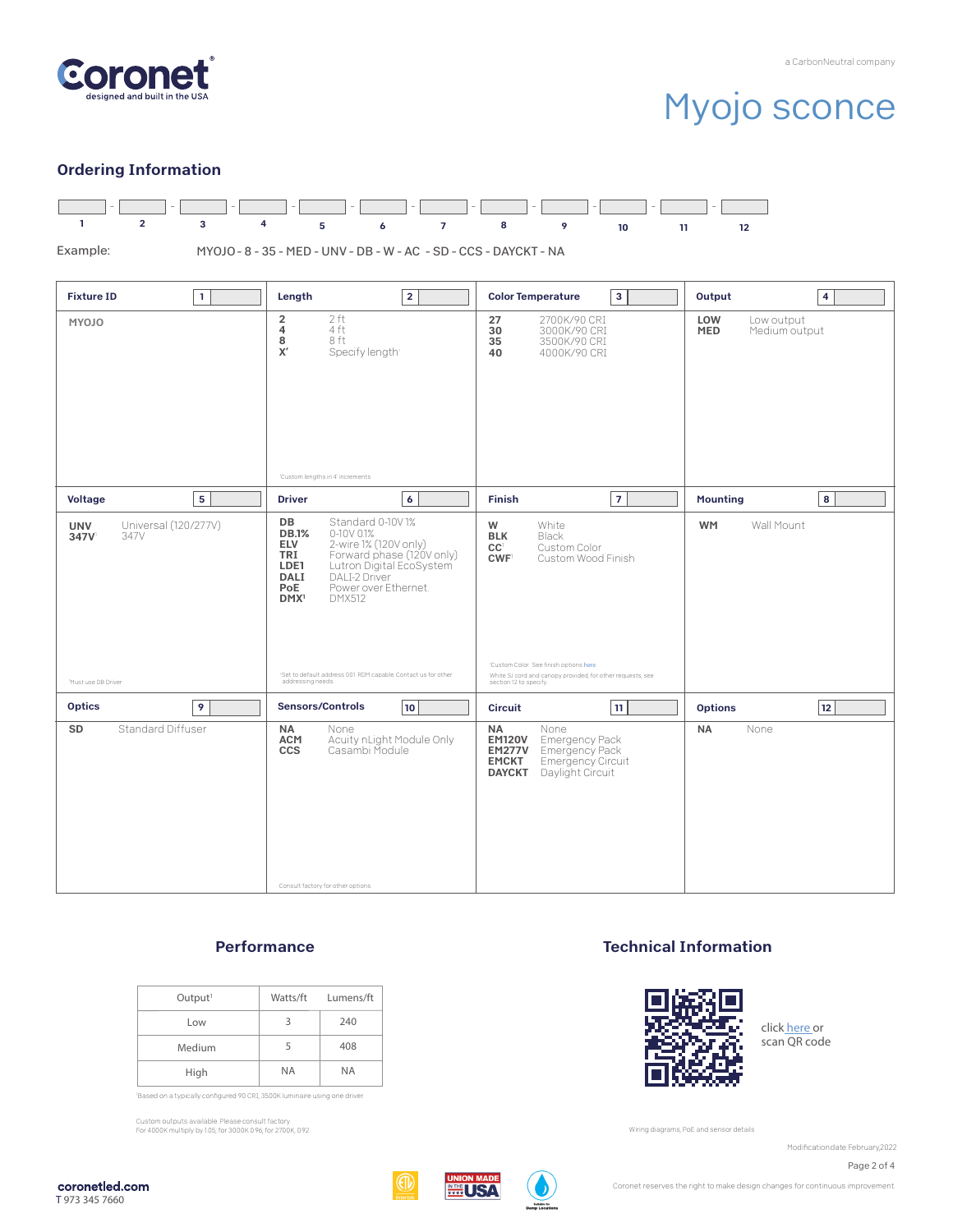

#### Drivers & Electrical

Remote, dimmable drivers are supplied in enclosures.

#### Emergency Back-Up

For fixtures three-feet or longer, a 4W integral emergency driver may be wired to 4ft sections. 7W, 10W, and 12W drivers are also available (not all integral; consult factory). Emergency circuits for use with building generators are also available.

#### POE (Power over Ethernet)

Compatible with virtually all PoE systems including Molex Coresync, Igor, Smartengine, Platformatics, and NuLED SPICEbox. Consult Factory for systems not listed, See here for more info.

#### Finishes

All luminaires are finished in high quality polyester powder coating. Our standard color is white. Any RAL color may be specified.

#### Weight

2 lbs per foot

#### **Optics**

Extruded satin acrylic TIR optic provides excellent diffusion, high transmission, and no LED imaging.

#### Construction

Extruded, recycled aluminum housing.







Modification date: February, 2022

Page 3 of 4